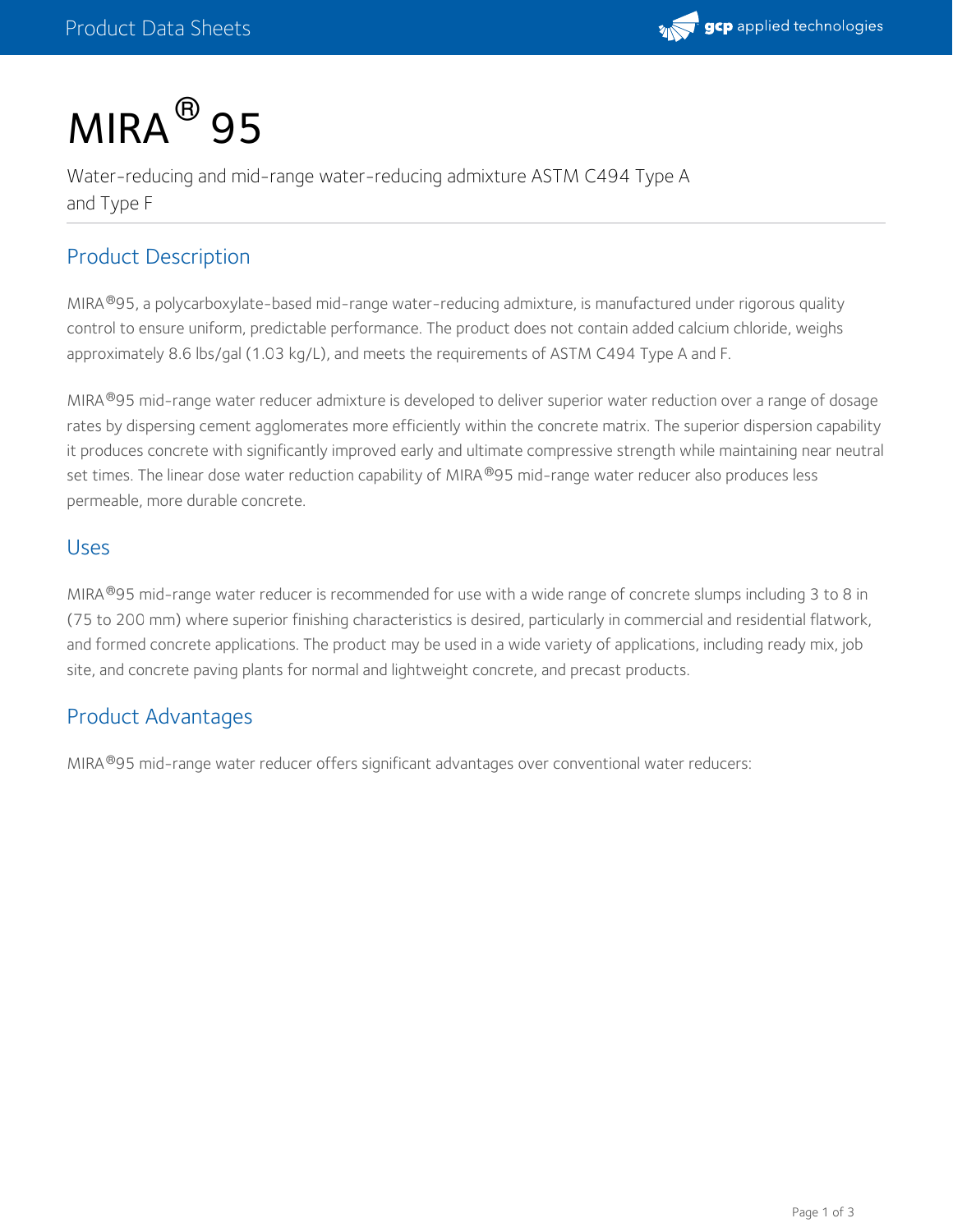

- Linear water reduction capability: The neutral set capability of the product throughout a wide range of dosage rates allows the producer to have "peace of mind" by knowing they can utilize a single admixture to meet all their water reducer and mid-range water reducer needs and requirements. The versatile water reduction capability of it may be used to produce high quality, workable concrete over a wide range of water/cement ratios.
- Superior strength performance: The superior water reduction properties (up to 15%) and excellent dispersion characteristics allow the production of lower water to cement ratio concrete, with more complete cement hydration. This combined effect results in increased compressive and flexural strengths at all ages.
- <code>Neutral</code> set times: With MIRA $^\circledR$  95 mid-range water reducer concrete, neutral setting times can be maintained over a wide range of dosage rates and temperature conditions.
- Superior workability and finishability: The exceptional water-reducing performance allows for concrete production at 3 to 8 in. (75 to 200 mm) slumps, providing smooth flowing concrete with improved placement properties. Floating and troweling, by machine or by hand, easily imparts a smooth, close tolerance surface with less machine time and labor.
- Improved performance for use with pozzolans: MIRA $^\circledR$ 95 mid-range water reducer improves the quality of lean, harsh concrete mixes, and concrete that contains fly ash (both Class C and Class F) and GGBF slag, delivering superior workability, finishability and pumpability. The neutral set characteristics allow incremental cement replacement with pozzolans.

# Addition Rates

Addition rates may be varied to achieve the desired water reduction and set time. Typically, addition rates can vary from 2–15 fl oz/100 lbs (130–1000 mL/100 kg), but will typically range from 6-12 fl oz/100 lbs (390-780 mL/100 kg) of cementitious materials. Addition rates may vary depending on materials, job conditions and desired performance characteristics. Please consult your GCP Applied Technologies representative for information and assistance.

## Compatibility with Other Admixtures and Batch Sequencing

MIRA®95 mid-range water reducer is compatible with most GCP admixtures as long as they are added separately to the concrete mix, usually through the water holding tank discharge line. However it is not recommended for use in concrete containing naphthalene-based admixtures including DARACEM ®19 and DARACEM ®100. In general, it is recommended that the product be added to the concrete mix near the end of the batch sequence for optimum performance.

Please see GCP Technical Bulletin TB-0110, Admixture Dispenser Discharge Line Location and Sequencing for Concrete *Batching Operations* for further recommendations. For optimum performance, MIRA®95 mid-range water reducer should not come in contact with any other admixture before or during the batching process. Different sequencing may be used if local testing shows better performance.

Pretesting of the concrete mix should be performed before use, and as conditions and materials change in order to assure compatibility, and to optimize dosage rates, addition times in the batch sequencing and concrete performance. For concrete that requires air entrainment, the use of an ASTM C260 air-entraining agent (such as DARAVAIR®or DAREX®product lines) is recommended to provide suitable air void parameters for freeze-thaw resistance. Please consult your GCP representative for guidance.